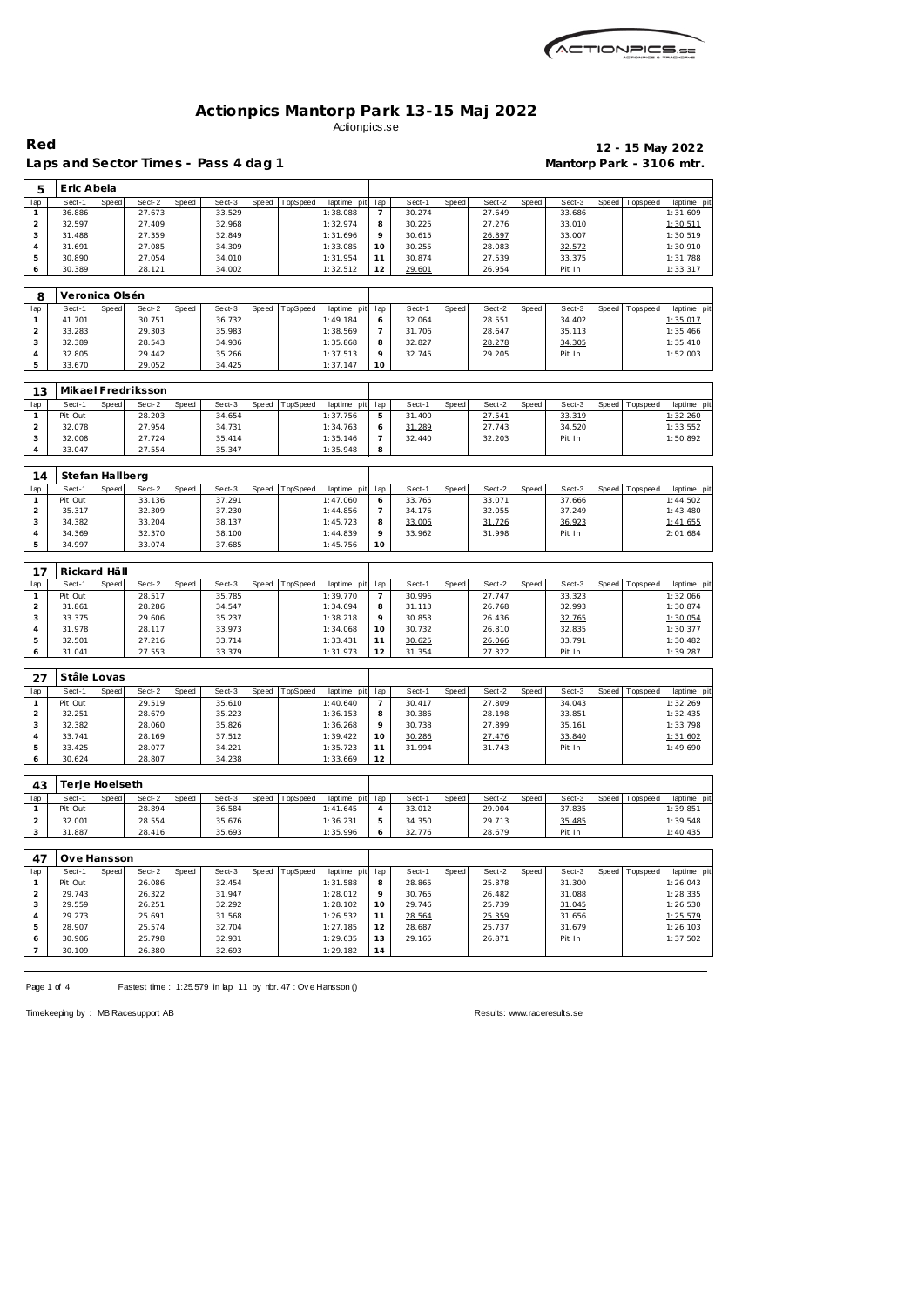

Laps and Sector Times - Pass 4 dag 1 **Mantorp Park - 3106 mtr.** 

**Red 12 - 15 May 2022**

| 52                                    |                   |       | Christian Barman Gynnerwall |       |                  |       |          |                      |                     |                   |       |                  |       |                  |       |                  |                      |
|---------------------------------------|-------------------|-------|-----------------------------|-------|------------------|-------|----------|----------------------|---------------------|-------------------|-------|------------------|-------|------------------|-------|------------------|----------------------|
| lap                                   | Sect-1            | Speed | Sect-2                      | Speed | Sect-3           | Speed | TopSpeed | laptime pit          | lap                 | Sect-1            | Speed | Sect-2           | Speed | Sect-3           | Speed | <b>Tops peed</b> | laptime pi           |
| $\mathbf{1}$                          | Pit Out           |       | 28.324                      |       | 35.450           |       |          | 1:38.565             | 3                   | 32.984            |       | 27.891           |       | 32.992           |       |                  | 1:33.867             |
| 2                                     | 30.662            |       | 27.403                      |       | 33.146           |       |          | 1:31.211             | $\overline{4}$      | 31.208            |       | 30.551           |       | Pit In           |       |                  | 1:44.299             |
|                                       |                   |       |                             |       |                  |       |          |                      |                     |                   |       |                  |       |                  |       |                  |                      |
| 53                                    | Henrik Nygren     |       |                             |       |                  |       |          |                      |                     |                   |       |                  |       |                  |       |                  |                      |
| lap                                   | Sect-1            | Speed | Sect-2                      | Speed | Sect-3           | Speed | TopSpeed | laptime pit          | lap                 | Sect-1            | Speed | Sect-2           | Speed | Sect-3           | Speed | Tops peed        | laptime pi           |
| $\mathbf{1}$                          | Pit Out           |       | 29.201                      |       | 33.700           |       |          | 1:36.807             | 6                   | 30.264            |       | 28.782           |       | 33.652           |       |                  | 1:32.698             |
| $\overline{a}$                        | 29.901            |       | 28.501                      |       | 33.976           |       |          | 1:32.378             | $\overline{7}$      | 30.322            |       | 28.834           |       | 33.350           |       |                  | 1:32.506             |
| 3                                     | 30.171            |       | 28.451                      |       | 33.327           |       |          | 1:31.949             | 8                   | 30.796            |       | 29.334           |       | 34.437           |       |                  | 1:34.567             |
| 4                                     | 30.253            |       | 28.903                      |       | 33.696           |       |          | 1:32.852             | 9                   | 30.195            |       | 28.760           |       | 33.658           |       |                  | 1:32.613             |
| 5                                     | 30.118            |       | 28.793                      |       | 33.214           |       |          | 1:32.125             | 10                  | 31.051            |       | 30.643           |       | Pit In           |       |                  | 1:45.878             |
|                                       |                   |       |                             |       |                  |       |          |                      |                     |                   |       |                  |       |                  |       |                  |                      |
| 63                                    | Magnus Jifors     |       |                             |       |                  |       |          |                      |                     |                   |       |                  |       |                  |       |                  |                      |
| lap                                   | Sect-1            | Speed | Sect-2                      | Speed | Sect-3           | Speed | TopSpeed | laptime pit          | lap                 | Sect-1            | Speed | Sect-2           | Speed | Sect-3           |       | Speed Topspeed   | laptime pi           |
| $\mathbf{1}$                          | Pit Out           |       | 30.838                      |       | 36.579           |       |          | 1:46.428             | 7                   | 33.215            |       | 29.356           |       | 35.036           |       |                  | 1:37.607             |
| $\sqrt{2}$                            | 34.136            |       | 30.284                      |       | 36.280           |       |          | 1:40.700             | 8                   | 32.423            |       | 29.209           |       | 35.924           |       |                  | 1:37.556             |
| 3                                     | 33.356            |       | 29.066                      |       | 36.088           |       |          | 1:38.510             | 9                   | 32.520            |       | 29.458           |       | 35.443           |       |                  | 1:37.421             |
| $\overline{4}$                        | 33.076            |       | 29.360                      |       | 35.498           |       |          | 1:37.934             | 10                  | 32.706            |       | 29.384           |       | 35.413           |       |                  | 1:37.503             |
| 5                                     | 32.798            |       | 28.880                      |       | 35.270           |       |          | 1:36.948             | 11                  | 32.967            |       | 34.913           |       | Pit In           |       |                  | 1:55.653             |
| 6                                     | 33.255            |       | 29.434                      |       | 35.521           |       |          | 1:38.210             | 12                  |                   |       |                  |       |                  |       |                  |                      |
|                                       |                   |       |                             |       |                  |       |          |                      |                     |                   |       |                  |       |                  |       |                  |                      |
| 67                                    | Michael Wiklund   |       |                             |       |                  |       |          |                      |                     |                   |       |                  |       |                  |       |                  |                      |
| lap                                   | Sect-1            | Speed | Sect-2                      | Speed | Sect-3           | Speed | TopSpeed | laptime pit          | lap                 | Sect-1            | Speed | Sect-2           | Speed | Sect-3           | Speed | Tops peed        | laptime pit          |
| $\mathbf{1}$                          | Pit Out           |       | 27.871                      |       | 34.487           |       |          | 1:38.008             | $\overline{7}$      | 33.105            |       | 27.063           |       | 32.529           |       |                  | 1:32.697             |
| $\overline{a}$                        | 31.122            |       | 28.027                      |       | 34.434           |       |          | 1:33.583             | 8                   | 30.701            |       | 27.449           |       | 34.371           |       |                  | 1:32.521             |
| 3                                     | 32.041            |       | 27.311                      |       | 35.307           |       |          | 1:34.659             | 9                   | 34.651            |       | 26.508           |       | 32.450           |       |                  | 1:33.609             |
| $\overline{4}$                        | 33.667            |       | 26.998                      |       | 35.906           |       |          | 1:36.571             | 10                  | 30.112            |       | 26.820           |       | 33.691           |       |                  | 1:30.623             |
| 5                                     | 30.817            |       | 27.549                      |       | 33.469           |       |          | 1:31.835             | 11                  | 30.361            |       | 27.529           |       | Pit In           |       |                  | 1:39.560             |
| 6                                     | 31.218            |       | 27.673                      |       | 33.059           |       |          | 1:31.950             | 12                  |                   |       |                  |       |                  |       |                  |                      |
|                                       |                   |       |                             |       |                  |       |          |                      |                     |                   |       |                  |       |                  |       |                  |                      |
| 78                                    | Robin Halemark    |       |                             |       |                  |       |          |                      |                     |                   |       |                  |       |                  |       |                  |                      |
| lap                                   | Sect-1            | Speed | Sect-2                      | Speed | Sect-3           | Speed | TopSpeed | laptime pit          | lap                 | Sect-1            | Speed | Sect-2           | Speed | Sect-3           | Speed | Tops peed        | laptime pi           |
| $\mathbf{1}$                          | Pit Out           |       | 26.958                      |       | 33.240           |       |          | 1:34.095             | $\overline{4}$      | 29.586            |       | 26.186           |       | 32.602           |       |                  | 1:28.374             |
| $\overline{c}$                        | 30.012            |       | 25.976                      |       | 32.825           |       |          | 1:28.813             | 5                   | 31.910            |       | 32.628           |       | Pit In           |       |                  | 1:47.744             |
| 3                                     | 30.248            |       | 26.462                      |       | 32.751           |       |          | 1:29.461             | 6                   |                   |       |                  |       |                  |       |                  |                      |
|                                       |                   |       |                             |       |                  |       |          |                      |                     |                   |       |                  |       |                  |       |                  |                      |
| 83                                    |                   |       | Heikki Kimmo Salmenranta    |       |                  |       |          |                      |                     |                   |       |                  |       |                  |       |                  |                      |
| lap                                   | Sect-1            | Speed | Sect-2                      | Speed | Sect-3           | Speed | TopSpeed | laptime pit          | lap                 | Sect-1            | Speed | Sect-2           | Speed | Sect-3           |       | Speed Topspeed   | laptime pi           |
| $\mathbf{1}$                          | Pit Out           |       | 29.489                      |       | 35.087           |       |          | 1:41.724             | $\overline{7}$      | 31.297            |       | 27.818           |       | 33.434           |       |                  | 1:32.549             |
| $\overline{a}$                        | 32.344            |       | 28.060                      |       | 33.794           |       |          | 1:34.198             | 8                   | 31.384            |       | 27.683           |       | 33.492           |       |                  | 1:32.559             |
| 3                                     | 31.325            |       | 28.706                      |       | 36.471           |       |          | 1:36.502             | 9                   | 31.297            |       | 27.455           |       | 34.077           |       |                  | 1:32.829             |
| 4                                     | 31.667            |       | 27.837                      |       | 33.744           |       |          | 1:33.248             | 10                  | 31.794            |       | 27.507           |       | 33.681           |       |                  | 1:32.982             |
| 5                                     | 31.354            |       | 27.854                      |       | 34.483           |       |          | 1:33.691             | 11                  | 31.219            |       | 27.693           |       | 33.448           |       |                  | 1:32.360             |
| 6                                     | 31.276            |       | 27.471                      |       | 33.630           |       |          | 1:32.377             | 12                  | 32.025            |       | 28.046           |       | Pit In           |       |                  | 1:41.338             |
|                                       |                   |       |                             |       |                  |       |          |                      |                     |                   |       |                  |       |                  |       |                  |                      |
| 89                                    |                   |       | Jimmy Kvarnström            |       |                  |       |          |                      |                     |                   |       |                  |       |                  |       |                  |                      |
| lap                                   | Sect-1            | Speed | Sect-2                      | Speed | Sect-3           | Speed | TopSpeed | laptime pit          | lap                 | Sect-1            | Speed | Sect-2           | Speed | Sect-3           | Speed | Tops peed        | laptime pi           |
| $\mathbf{1}$<br>$\overline{2}$        | Pit Out<br>32.587 |       | 28.033<br>28.011            |       | 35.784<br>36.333 |       |          | 1:39.196             | 6<br>$\overline{7}$ | 34.211<br>32.569  |       | 29.101           |       | 36.568<br>35.810 |       |                  | 1:39.880             |
| 3                                     |                   |       |                             |       |                  |       |          | 1:36.931             | 8                   |                   |       | 27.988           |       |                  |       |                  | 1:36.367             |
|                                       | 32.687            |       | 28.504                      |       | 36.051           |       |          | 1:37.242             |                     | 33.223            |       | 30.255           |       | Pit In           |       |                  | 1:46.140             |
| 4<br>5                                | 33.125<br>33.680  |       | 28.317<br>29.476            |       | 36.983<br>37.981 |       |          | 1:38.425<br>1:41.137 | 9<br>10             | Pit Out<br>33.011 |       | 28.705<br>28.392 |       | 36.591<br>Pit In |       |                  | 2:06.923<br>1:46.950 |
|                                       |                   |       |                             |       |                  |       |          |                      |                     |                   |       |                  |       |                  |       |                  |                      |
| 93                                    | Jimmi Lammi       |       |                             |       |                  |       |          |                      |                     |                   |       |                  |       |                  |       |                  |                      |
|                                       |                   | Speed | Sect-2                      | Speed | Sect-3           | Speed | TopSpeed | laptime pit          | lap                 | Sect-1            | Speed | Sect-2           | Speed | Sect-3           | Speed | Tops peed        | laptime pi           |
|                                       |                   |       |                             |       |                  |       |          |                      |                     |                   |       |                  |       |                  |       |                  |                      |
|                                       | Sect-1            |       |                             |       |                  |       |          |                      |                     |                   |       |                  |       |                  |       |                  |                      |
|                                       | Pit Out           |       | 28.830                      |       | 35.364           |       |          | 1:43.080             | $\overline{7}$      | 32.738            |       | 28.082           |       | 35.084           |       |                  | 1:35.904             |
| lap<br>$\mathbf{1}$<br>$\overline{2}$ | 35.871            |       | 27.759                      |       | 35.143           |       |          | 1:38.773             | 8                   | 33.226            |       | 27.320           |       | 33.193           |       |                  | 1:33.739             |
| 3                                     | 31.966<br>32.484  |       | 27.776<br>26.937            |       | 35.186<br>33.667 |       |          | 1:34.928<br>1:33.088 | 9<br>10             | 31.110<br>31.267  |       | 26.877<br>26.938 |       | 33.501<br>34.102 |       |                  | 1:31.488<br>1:32.307 |

Page 2 of 4 Fastest time : 1:25.579 in lap 11 by nbr. 47 : Ove Hansson ()

 31.786 28.011 34.191 1:33.988 11 30.883 27.114 33.758 1:31.755

11.44.648 28.629 Pit In 1:44.648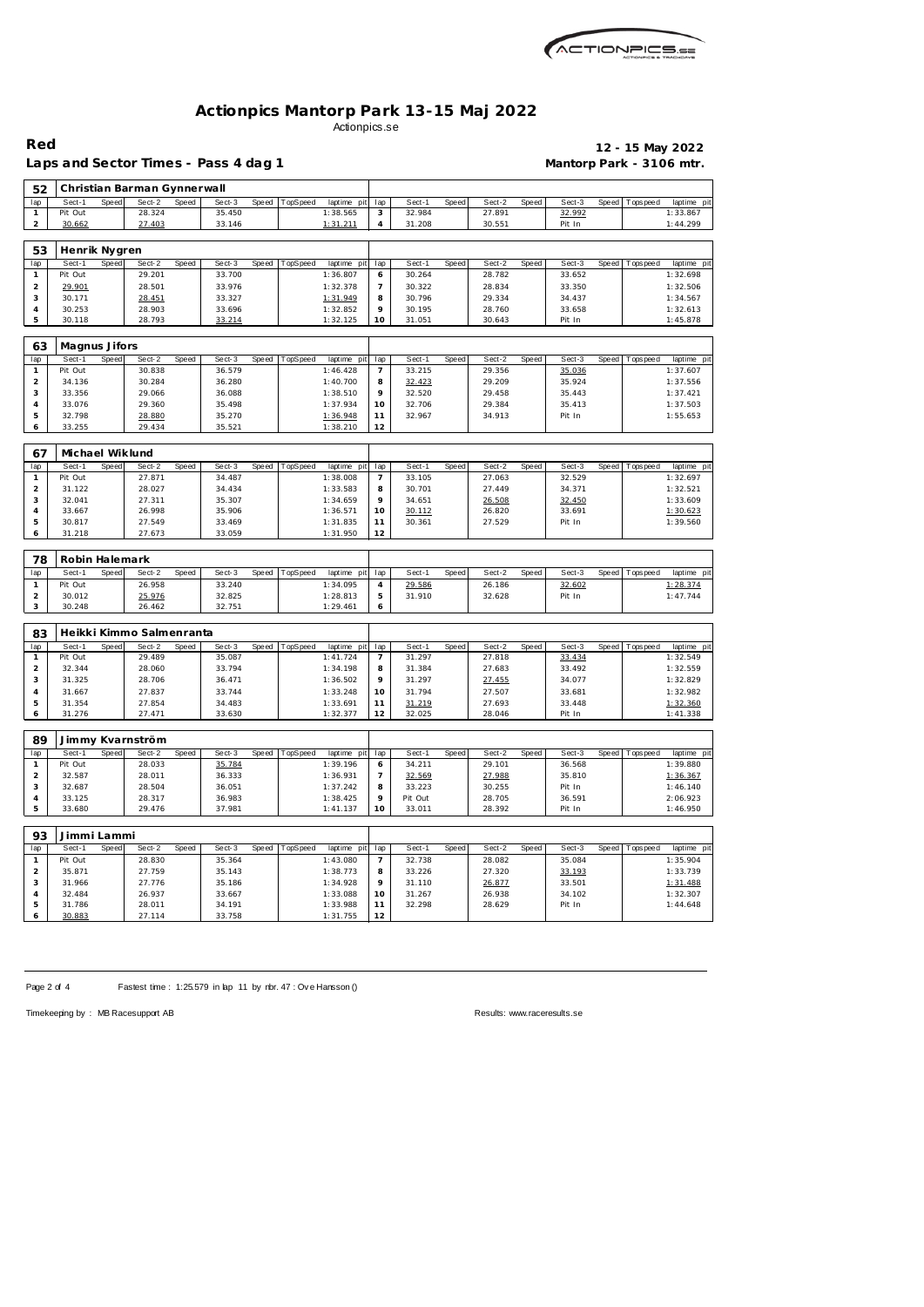| ACTIONPICS 52 |
|---------------|
|               |

 **Robert Andersson**

Laps and Sector Times - Pass 4 dag 1 **Mantorp Park - 3106 mtr.** 

**Red 12 - 15 May 2022**

|                | Sect-1        | Speed | Sect-2                | Speed | Sect-3 |       | Speed   TopSpeed | laptime pit | lap            | Sect-1 | Speed | Sect-2 | Speed | Sect-3 |       | Speed Tops peed | laptime pi  |
|----------------|---------------|-------|-----------------------|-------|--------|-------|------------------|-------------|----------------|--------|-------|--------|-------|--------|-------|-----------------|-------------|
| $\mathbf{1}$   | Pit Out       |       | 29.017                |       | 35.269 |       |                  | 1:39.714    | 3              | 34.163 |       | 36.728 |       | Pit In |       |                 | 2:00.093    |
| $\overline{a}$ | 31.590        |       | 28.477                |       | 34.482 |       |                  | 1:34.549    | $\overline{4}$ |        |       |        |       |        |       |                 |             |
|                |               |       |                       |       |        |       |                  |             |                |        |       |        |       |        |       |                 |             |
|                |               |       |                       |       |        |       |                  |             |                |        |       |        |       |        |       |                 |             |
| 102            | Magnus Lind   |       |                       |       |        |       |                  |             |                |        |       |        |       |        |       |                 |             |
| lap            | Sect-1        | Speed | Sect-2                | Speed | Sect-3 | Speed | TopSpeed         | laptime pit | lap            | Sect-1 | Speed | Sect-2 | Speed | Sect-3 | Speed | T ops pee d     | laptime pi  |
| $\mathbf{1}$   | Pit Out       |       | 29.231                |       | 35.446 |       |                  | 1:42.326    | 4              | 31.896 |       | 28.294 |       | 33.322 |       |                 | 1:33.512    |
| $\overline{a}$ | 32.410        |       | 27.879                |       | 36.682 |       |                  | 1:36.971    | $\mathbf 5$    | 30.442 |       | 26.986 |       | 32.843 |       |                 | 1:30.271    |
| 3              |               |       |                       |       |        |       |                  |             |                |        |       |        |       |        |       |                 |             |
|                | 32.428        |       | 26.727                |       | 33.404 |       |                  | 1:32.559    | 6              | 30.704 |       | 32.347 |       | Pit In |       |                 | 1:49.371    |
|                |               |       |                       |       |        |       |                  |             |                |        |       |        |       |        |       |                 |             |
| 107            | Tomas Almgren |       |                       |       |        |       |                  |             |                |        |       |        |       |        |       |                 |             |
| lap            | Sect-1        | Speed | Sect-2                | Speed | Sect-3 | Speed | TopSpeed         | laptime pit | lap            | Sect-1 | Speed | Sect-2 | Speed | Sect-3 | Speed | Tops peed       | laptime pi  |
| $\mathbf{1}$   | Pit Out       |       |                       |       |        |       |                  | 1:39.165    |                | 33.360 |       | 28.449 |       | 36.066 |       |                 | 1:37.875    |
|                |               |       | 28.228                |       | 34.131 |       |                  |             | $\overline{7}$ |        |       |        |       |        |       |                 |             |
| $\mathbf 2$    | 34.463        |       | 27.978                |       | 36.348 |       |                  | 1:38.789    | 8              | 34.120 |       | 28.344 |       | 34.763 |       |                 | 1:37.227    |
| 3              | 34.331        |       | 27.595                |       | 34.245 |       |                  | 1:36.171    | 9              | 32.195 |       | 28.031 |       | 35.034 |       |                 | 1:35.260    |
| 4              | 31.942        |       | 28.045                |       | 34.437 |       |                  | 1:34.424    | 10             | 32.246 |       | 27.626 |       | 34.801 |       |                 | 1:34.673    |
| 5              | 32.072        |       | 28.322                |       | 35.130 |       |                  | 1:35.524    | 11             | 32.322 |       | 28.575 |       | Pit In |       |                 | 1:41.556    |
| 6              | 32.669        |       | 28.740                |       | 36.182 |       |                  | 1:37.591    | 12             |        |       |        |       |        |       |                 |             |
|                |               |       |                       |       |        |       |                  |             |                |        |       |        |       |        |       |                 |             |
|                |               |       |                       |       |        |       |                  |             |                |        |       |        |       |        |       |                 |             |
| 108            | Johan Borg    |       |                       |       |        |       |                  |             |                |        |       |        |       |        |       |                 |             |
| lap            | Sect-1        | Speed | Sect-2                | Speed | Sect-3 | Speed | TopSpeed         | laptime pit | lap            | Sect-1 | Speed | Sect-2 | Speed | Sect-3 | Speed | T ops pee d     | laptime pi  |
| $\mathbf{1}$   | Pit Out       |       | 29.502                |       | 36.665 |       |                  | 1:44.501    | 6              | 32.272 |       | 28.397 |       | 34.890 |       |                 | 1:35.559    |
| $\overline{c}$ | 34.010        |       | 29.564                |       | 35.996 |       |                  | 1:39.570    | $\overline{7}$ | 32.830 |       | 28.091 |       | 36.303 |       |                 | 1:37.224    |
| 3              | 33.289        |       | 29.065                |       | 35.998 |       |                  | 1:38.352    | 8              | 34.394 |       | 28.145 |       | 34.778 |       |                 | 1:37.317    |
|                |               |       |                       |       |        |       |                  |             |                |        |       |        |       |        |       |                 |             |
| $\overline{4}$ | 32.728        |       | 28.166                |       | 35.966 |       |                  | 1:36.860    | 9              | 32.199 |       | 28.152 |       | 34.657 |       |                 | 1:35.008    |
| 5              | 32.698        |       | 28.507                |       | 35.093 |       |                  | 1:36.298    | 10             | 32.284 |       | 31.808 |       | Pit In |       |                 | 1:48.479    |
|                |               |       |                       |       |        |       |                  |             |                |        |       |        |       |        |       |                 |             |
| 113            | Kalle Sjöberg |       |                       |       |        |       |                  |             |                |        |       |        |       |        |       |                 |             |
|                |               |       |                       |       |        |       |                  |             |                |        |       |        |       |        |       |                 |             |
| lap            | Sect-1        | Speed | Sect-2                | Speed | Sect-3 | Speed | TopSpeed         | laptime pit | lap            | Sect-1 | Speed | Sect-2 | Speed | Sect-3 | Speed | Tops peed       | laptime pit |
| $\mathbf{1}$   | Pit Out       |       | 29.119                |       | 33.789 |       |                  | 1:36.573    | $\overline{7}$ | 29.924 |       | 26.957 |       | 34.932 |       |                 | 1:31.813    |
| $\overline{c}$ | 30.135        |       | 27.144                |       | 32.874 |       |                  | 1:30.153    | 8              | 31.305 |       | 25.842 |       | 31.848 |       |                 | 1:28.995    |
| 3              | 29.553        |       | 26.216                |       | 32.322 |       |                  | 1:28.091    | 9              | 31.140 |       | 25.595 |       | 32.831 |       |                 | 1:29.566    |
| $\overline{4}$ | 30.461        |       | 26.696                |       | 32.781 |       |                  | 1:29.938    | 10             | 29.463 |       | 25.825 |       | 32.754 |       |                 | 1:28.042    |
|                |               |       |                       |       |        |       |                  |             |                |        |       |        |       |        |       |                 |             |
|                |               |       |                       |       |        |       |                  |             |                |        |       |        |       |        |       |                 |             |
| 5              | 29.848        |       | 26.341                |       | 31.936 |       |                  | 1:28.125    | 11             | 33.272 |       | 30.221 |       | Pit In |       |                 | 1:37.933    |
| 6              | 33.057        |       | 26.612                |       | 32.459 |       |                  | 1:32.128    | 12             |        |       |        |       |        |       |                 |             |
|                |               |       |                       |       |        |       |                  |             |                |        |       |        |       |        |       |                 |             |
| 149            |               |       | Robert Strandäng      |       |        |       |                  |             |                |        |       |        |       |        |       |                 |             |
|                |               |       |                       |       |        |       |                  |             |                |        |       |        |       |        |       |                 |             |
| lap            | Sect-1        | Speed | Sect-2                | Speed | Sect-3 | Speed | TopSpeed         | laptime pit | lap            | Sect-1 | Speed | Sect-2 | Speed | Sect-3 |       | Speed Tops peed | laptime pi  |
| $\mathbf{1}$   | Pit Out       |       | 30.950                |       | 35.401 |       |                  | 1:44.946    | 6              | 31.615 |       | 27.951 |       | 33.842 |       |                 | 1:33.408    |
| $\overline{c}$ | 32.676        |       | 29.768                |       | 34.251 |       |                  | 1:36.695    | 7              | 31.347 |       | 28.220 |       | 34.540 |       |                 | 1:34.107    |
| 3              | 34.291        |       | 28.362                |       | 33.682 |       |                  | 1:36.335    | 8              | 33.921 |       | 28.157 |       | 33.846 |       |                 | 1:35.924    |
| 4              | 31.667        |       | 28.419                |       | 34.476 |       |                  | 1:34.562    | 9              | 31.266 |       | 28.079 |       | 33.570 |       |                 | 1:32.915    |
| 5              | 31.955        |       | 28.264                |       | 34.002 |       |                  | 1:34.221    | 10             | 33.082 |       | 34.303 |       | Pit In |       |                 | 1:47.666    |
|                |               |       |                       |       |        |       |                  |             |                |        |       |        |       |        |       |                 |             |
|                |               |       |                       |       |        |       |                  |             |                |        |       |        |       |        |       |                 |             |
| 533            | Mikael Rein   |       |                       |       |        |       |                  |             |                |        |       |        |       |        |       |                 |             |
| lap            | Sect-1        | Speed | Sect-2                | Speed | Sect-3 | Speed | TopSpeed         | laptime pit | lap            | Sect-1 | Speed | Sect-2 | Speed | Sect-3 | Speed | Tops peed       | laptime pi  |
| $\mathbf{1}$   | Pit Out       |       | 33.210                |       | 39.364 |       |                  | 1:55.776    | 6              | 32.637 |       | 29.779 |       | 36.165 |       |                 | 1:38.581    |
|                |               |       | 31.981                |       | 37.925 |       |                  |             |                |        |       |        |       |        |       |                 |             |
| $\overline{c}$ | 35.733        |       |                       |       |        |       |                  | 1:45.639    | $\overline{7}$ | 34.395 |       | 30.146 |       | 38.089 |       |                 | 1:42.630    |
| 3              | 34.640        |       | 31.111                |       | 37.343 |       |                  | 1:43.094    | 8              | 33.541 |       | 31.415 |       | 36.921 |       |                 | 1:41.877    |
| $\overline{4}$ | 34.165        |       | 31.423                |       | 38.391 |       |                  | 1:43.979    | 9              | 33.854 |       | 32.527 |       | Pit In |       |                 | 1:51.862    |
| 5              | 32.520        |       | 29.874                |       | 35.949 |       |                  | 1:38.343    | 10             |        |       |        |       |        |       |                 |             |
|                |               |       |                       |       |        |       |                  |             |                |        |       |        |       |        |       |                 |             |
|                |               |       |                       |       |        |       |                  |             |                |        |       |        |       |        |       |                 |             |
| 534            |               |       | Peter Eklind Loppis 1 |       |        |       |                  |             |                |        |       |        |       |        |       |                 |             |
| lap            | Sect-1        | Speed | Sect-2                | Speed | Sect-3 | Speed | TopSpeed         | laptime pit | lap            | Sect-1 | Speed | Sect-2 | Speed | Sect-3 | Speed | T ops pee d     | laptime pit |
| $\mathbf{1}$   | Pit Out       |       | 33.023                |       | 35.935 |       |                  | 1:46.419    | 6              | 30.540 |       | 30.378 |       | 34.254 |       |                 | 1:35.172    |
| $\overline{c}$ | 32.415        |       | 31.358                |       | 35.776 |       |                  | 1:39.549    | $\overline{7}$ | 30.717 |       | 30.848 |       | 35.229 |       |                 | 1:36.794    |
| 3              | 31.883        |       | 30.738                |       | 34.619 |       |                  | 1:37.240    | 8              | 31.326 |       | 30.454 |       | 34.668 |       |                 | 1:36.448    |
| 4              | 31.703        |       | 29.819                |       | 34.409 |       |                  | 1:35.931    | 9              |        |       |        |       | 34.873 |       |                 | 1:37.042    |
|                |               |       |                       |       |        |       |                  |             |                | 32.385 |       | 29.784 |       |        |       |                 |             |
| 5              | 32.256        |       | 30.504                |       | 34.322 |       |                  | 1:37.082    | 10             | 31.233 |       | 36.354 |       | Pit In |       |                 | 2:36.771    |
|                |               |       |                       |       |        |       |                  |             |                |        |       |        |       |        |       |                 |             |
| 537            | Stefan Husu   |       |                       |       |        |       |                  |             |                |        |       |        |       |        |       |                 |             |
|                |               |       |                       |       |        |       |                  |             |                |        |       |        |       |        |       |                 |             |
| lap            | Sect-1        | Speed | Sect-2                | Speed | Sect-3 | Speed | TopSpeed         | laptime pit | lap            | Sect-1 | Speed | Sect-2 | Speed | Sect-3 |       | Speed Topspeed  | laptime pit |
| $\mathbf{1}$   | Pit Out       |       | 28.578                |       | 34.093 |       |                  | 1:39.761    | 6              | 30.677 |       | 27.853 |       | 33.810 |       |                 | 1:32.340    |
| $\overline{a}$ | 31.389        |       | 27.494                |       | 35.063 |       |                  | 1:33.946    | $\overline{7}$ | 30.843 |       | 28.400 |       | Pit In |       |                 | 1:35.304    |

Page 3 of 4 Fastest time : 1:25.579 in lap 11 by nbr. 47 : Ove Hansson ()